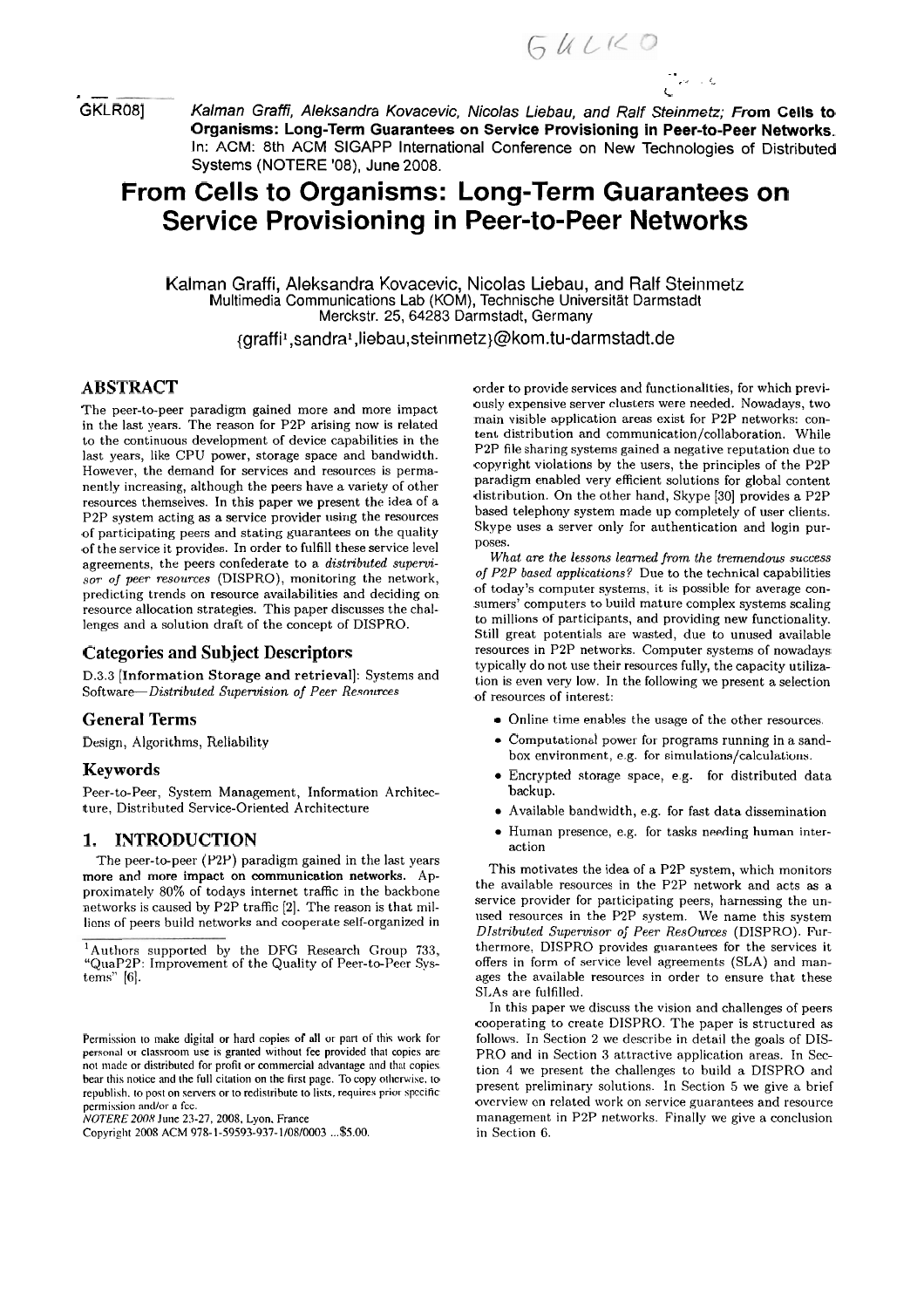# **2. FROM CELLS T0 ORGANISMS: VISION OF A DYNAMIC PEER-TO-PEER GRID**

Current P2P applications are quite limited in the service they provide to individual users. In typical applications (content distribution, communication/collaboration) the P2P system enables peers to find other peers that provide either a service of interest or find the peer corresponding to a specific user. To be more general: P2P Systems provide currently only information about which other peers in the network provide the specific service of interest. Any further cooperation between the peers is negotiated from single peer to single peer. Consider the case that one peer demands 1 GB storage space from the P2P network for 10 days. It is not feasible to find another peer in the network offering exactly this service, that wants to stay online for this long period of time, and additionally requests resources the first peer offers. Long-term guarantees on service provisioning cannot be made by single peers, as churn and the autonomy of peers is characteristic for P2P networks.

In our vision of a P2P Grid system the P2P network forms a virtual service provider, the DISPRO, which can be contacted by each peer in order to request any type of resource for a time-span defined by the requesting peer. To pick up the example from above: A peer requests 1 GB storage space that should be available for 10 days. Furthermore the requesting peer can describe requirements on the quality of service it requested, e.g. an availability of 99,9%. The request is expressed in form of a SLA (request-SLA).

In [10] we presented a dispatcher of single service requests considering QoS in content distribution. DISPRO considers service requests in a scale that no single peer can fulfill. The DISPRO checks whether the requested resource reservation can be granted based on resource monitoring and predictions and determines which kind of resources will be mostly needed in the future. Based on this prediction the DISPRO makes an offer consisting of two parts: a success probability and a " price" (or "reward"). The reward is a set of services provided to the DISPRO in return for the requested service. The reward is expressed in form of a SLA (reward-SLA). The requesting peer can negotiate with the DISPRO an acceptable price by modifying the requirements for the quality of service. For example the customer peer can decrease the probability for fulfilling of the request-SLA e.g. from 99.9% to 99%. The harder the requirements stated by the customer peer are, the more peers will be needed to provide the service supervised by the DISPRO. When both sides agree on a contract, the requesting peer receives the service it requested for the amount of time and with the quality of service that is fixed in the contract. For the requesting peer the inner structure of the DISPRO is irrelevant.

After having negotiated a SLA, the DISPRO picks peers from the network and commands them to provide specific service in order to meet the SLA requirements. Based on the DISPRO's knowledge on the amount of resources available on each peer, the most appropriate peers are chosen. The peer that requested the service is in return contributing the specific amount of resources determined by the reward-SLA. With this organized giving and taking of resources, both the DISPRO exists (as it is made up of peers) and the individual peers receive resources they demand but do not have themselves.

Before discussing the research challenges arising from this vision, we briefly present a selection of application areas.

## **3. APPLICATION AREAS**

The DISPRO provides a variety of resources that can be used for several applications. In this section we present a selection of three applications from which we assume to gain considerate impact.

#### **3.1 Distributed Computing**

In 1988 Litzkow et al. introduced a system called *Con*dor [22], that is designed to schedule computational jobs on remote machines. Machines that participate in the Condor cluster provide information about their status to a central cluster head, which determines which machine out of the cluster should be used when starting a new computational job or porting preliminary results from another machine.

In a P2P system where the peers cooperate and provide a DISPRO, peers could negotiate with the DISPRO SLAs guaranteeing that several computational jobs are calculated.

Typical jobs are simulation runs in research communities, rendering in Computer graphics communities and analysis of various data like in SetiQHome [29] or in the GIMPS project [9] looking for Mersenne primes. Machines are manually added to the Condor cluster. Their computational power and much more the amount of available memory determine the speed of the calculations. The most important resource they have to provide is their online time, as computational jobs should not be interrupted.

Machines that suit best to these requirements are chosen by the DISPRO to provide service for the network. The processing time of the jobs can be shortened by dynamically choosing the best suited machines and migrating jobs from leaving machines. In return machines requesting computational power may provide e.g. storage space.

#### **3.2 Backup Service**

A reliable backup service is desirable in many areas. One requirement in this context is, that the backuped data is not located physically close to the original data. In a P2P system with DISPRO, peers can demand backup space with a specific guaranteed availability and provide in return storage space as well (for other peers). As replicas of the backuped data are needed and peers may leave the network or fail, the "price" for reliable backup space is high, e.g. storage space 10 times larger than the requested backup space may be demanded in the rcward-SLA. Still, local storage space is very cheap and we assume that providing reliable backup space "somewhere else" is an attractive feature of a P2P system.

# **3.3 Globally Distributed Testbed**

PlanetLab **1251** is a network consisting of currently 759 nodes distributed over the world. Only 200 are online on average [31]. This network can be used to research novel network applications and protocols. PlanetLab is not large enough for the evaluation of large scale distributed applications. Although it is one of the largest testing networks in the world, it is not large enough. Furthermore experiences from PlanetLab users show that the nodes are constantly overloaded [31].

A P2P network consists typically of much more peers than PlanetLab provides. Using a DISPRO based P2P system which chooses appropriate peers to participate at networktesting applications leads to inore detailed testbed results. A sandbox environment and limitation that peers can only communicate with other peers out of the sandbox could provide a minimal level of security.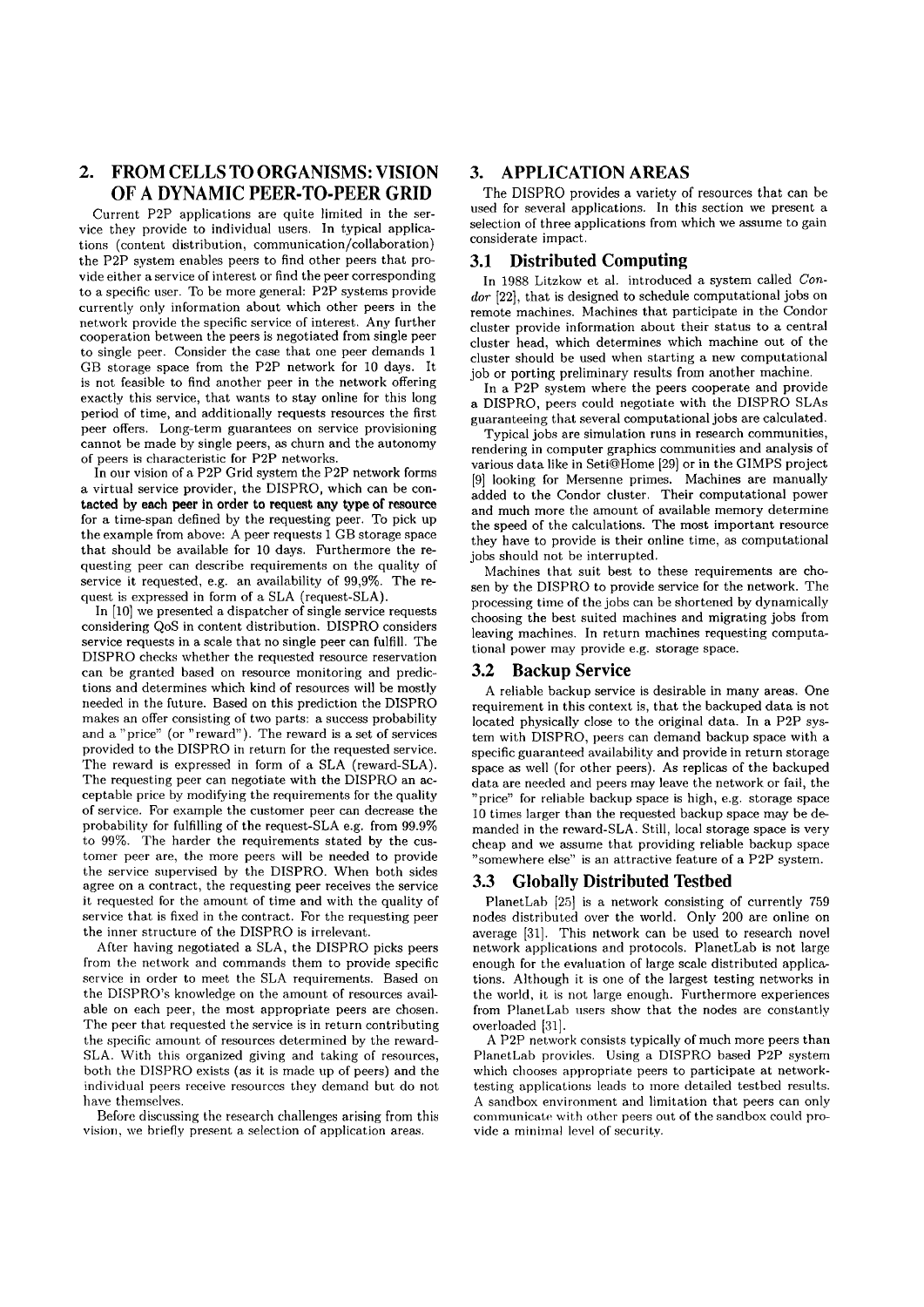# **4. CHALLENGES AND APPROACHES**

In this section we discuss the challenges arising from the idea of a DISPRO consisting of cooperating individual peers.

## **4.1 The DISPRO organism: cooperative peers**

Long-term SLAs can only be negotiated between single peers and a cooperative of other peers, as only a cooperative built of peers can cope with churn and failing or malicious peers. One of the most challenging issues in the design of a DISPRO is, how the peers should be organized in order to provide a higher intelligence deciding which peer should provide which kind of resource. The peers have to monitor the network, predict trends, decide on SLA negotiations and determine pricing strategies that make sure that relevant resources will be available in future as well.

We propose that peers shall organize themselves in quorums. It is important to distribute the responsibilities of the DISPRO in order to avoid arbitrariness of single peers and to solve the byzantine generals problem [19]. By the size of the quorum one can adjust up to how many malicious peers the quorum may contain before results yield by the quorum are to be assumed as faulty.

Being part of the quorum is a service every peer can provide. Making decisions and analyzing data does not require any resource in great amount, as it consists only of various short-time calculations. However, membership and reputation models for distributed systems are necessary to adopt. We assume that we have a dynamical set of peers participating in quorums. Solutions for this challenge exist, e.g. a secure quorum-based membership mechanism for P2P systems has been proposed in  $[12]$  and  $[21]$ . These quorums define the DISPRO and decide actions needed to keep the DISPRO functional and to fulfill the guarantees asserted by the DISPRO.

#### **4.2 Resource Monitoring**

Having achieved a cooperative of peers we proceed to the next. step needed to create a DISPRO. The participating peers provide different kinds of resources. We assume that peers will contribute resources even without special incentives as most of the resources, like computational power, online time and bandwidth cannot be saved<sup>1</sup> and are wasted if not used. The amount of these resources has to be measured locally and aggregated in the network in order to provide coarse-grained information on the available resources in the network to the DISPRO. Besides the local measurements of each peer, user-given information or measurements by other peers should be used as well in order to verify the results. The information about the available resources should be acknowledged by the quorum, reliably stored in the P2P system and updated periodically.

However, resource monitoring and presentation in a network with up to millions of participants is a challenging task.

Several approaches for peer-monitoring have been proposed in literature. Most of them rely on the Key-based Routing functionality [5] which enables the key-based routing of messages in **a** DHT. DHTs like Chord [32], Pastry [2S]> CAN [27] and Kademlia [24] enable this functionality, which

the information management architecture use to build a second overlay on the DHT. A classification of the information management architectures can be made according how the routing functionality is used. T-Man [16] and P2P-Diet [15] use the existing overlay topology in order to flood the peer information either purely unstructured [lG] or hybrid unstructured [15] in the network. The other class of solutions build a structured over-overlay on top of the KBR-covered DHT. This over-overlay establishes a tree-based structure in which the information flows are managed. Astrolabe [34], SDIMS [36], Somo [37] and CONE [3] are to name in this category. Besides these architecture, which are loosely bound to the underlying overlay (e.g. [ll]), some solutions like DA-SIS [l] and Willow [35] exist which are tightly bound to an overlay [I] or provide the overlay functionality themselves i351.

For DISPRO it is irrelevant which specific information management architecture is chosen. The gathered information have to be analyzed afterward. Figure 1 shows the main architecture of DISPRO for managing the required peer resources. **A** selection of resources of interest has been presented in Section 1. Research questions that arise are: In which detail resource information should be aggregated? Should the resource status of a peer be measured more frequently or should it be predicted? How to store the status information in a reliable distributed manner? 1s a "global view" desirable or is it sufficient to restrict to local views?



Figure **1:** The main architecture of **DISPRO:** a cooperative of peers

#### **4.3 Predictions on Resource Trends**

For predictions we assume that the DISPRO knows which resources are available in the network and also for which amount of time. We plan the modeling of the whole resources available in the P2P network. Each local resource status can be related to a peer specific value. Based on the peer's online behavior, probabilities on the availability of its resources can be calculated for several points of time in the future. Furthermore, that average resource utilization can be predicted based on usage histories.

Calculating valid predictions for several points of time in the future is a severe challenge.

In order to evaluate the quality of DISPRO we propose to compare the amount of service provided by the DIS-PRO (Serv<sub>DISPRO</sub>) with the amount of requested service  $(Serv_{Req})$  or the total amount of resources  $(Serv_{Tot})$  respectively. The following equation gives us a metric on the

 ${}^{1}$ Several applications exit where people contribute without special incentives, like computational power for Condor cluster [22] or storage space for the Freenet project [7].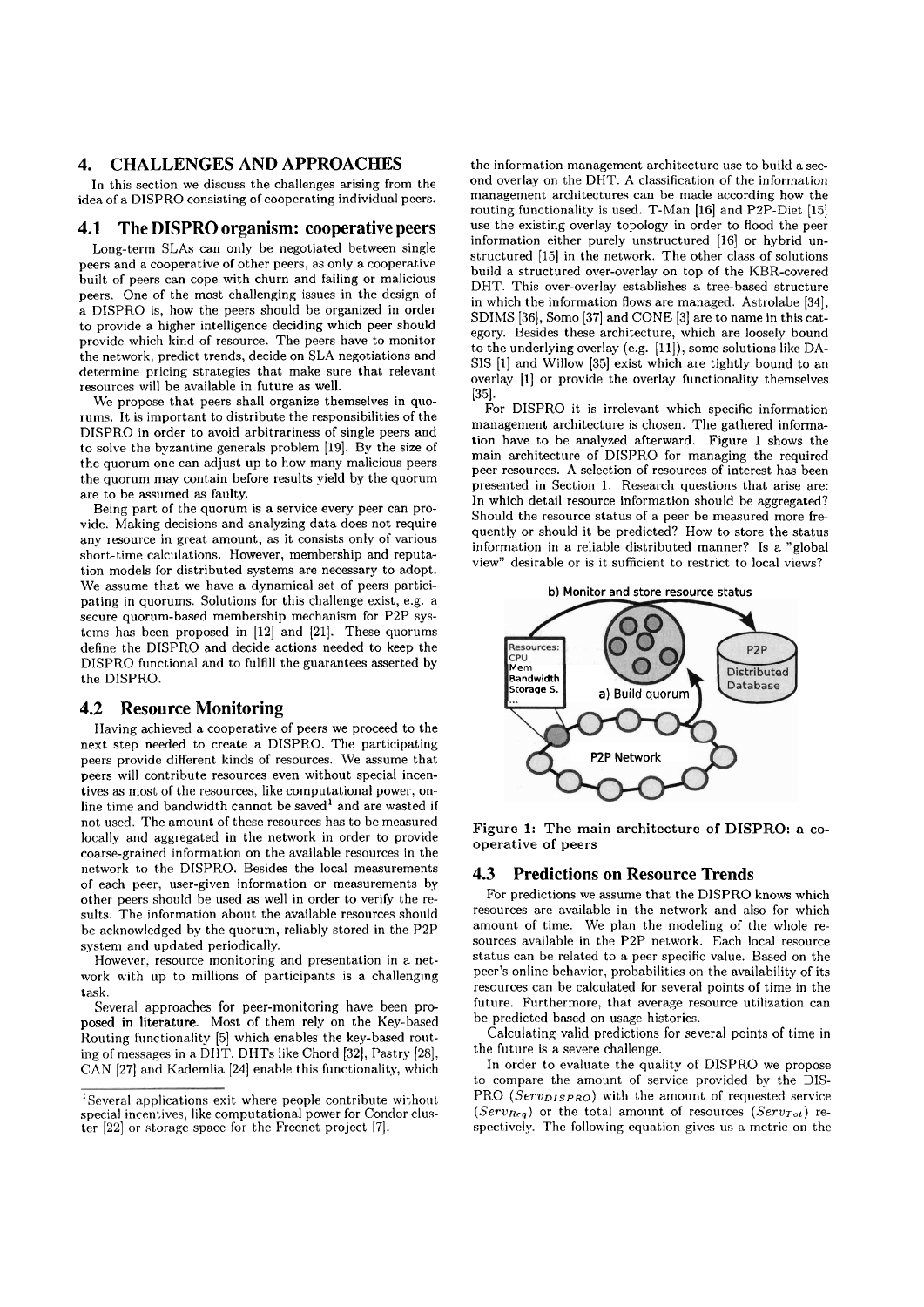amount of unused resources in the system:

 $Serv_{unused} = min\{Serv_{Rea}, Serv_{Tot}\} - Serv_{DISPRO}$ 

One design goal of the DISPRO is to minimize  $Serv_{unused}$ .

#### **4.4 SLA Negotiation**

Assuming that the DISPRO knows trends on the resource availability it can negotiate SLAs with peers with more certainty. When a peer requests a specific type of resource for a given time and with a certain quality of service, the DIS-PRO first calculates its costs to fulfill the requested quality of service.

For example when a peer requests backup space of 1 GB for 10 days and guaranteed availability of 99,9%, the DIS-PRO checks which kind of peers are expected to be online in the next 10 days. Based on their average availability and the storage space they provide, the DISPRO selects e.g. 9 peers providing storage space up to 1 GB. The availability rate of the backupecl data is calculated based on the availability probabilities of the chosen peers.

For modeling, let us consider 10 peers  $p_i$ , each with an expected online availability of  $A_i(t)$  depending on the time and each peer providing 1 GB storage space. The available storage space has to be modeled, in order to guarantee the availability of 1 GB storage space for 10 days. In this simple model the probability  $P_{av}(t)$  that at least 1 GB is available is

$$
P_{av}(t)=1-\prod(1-A_i(t)).
$$

In order to make the model more realistic, it needs to be extended with information on the available storage space on each peer and the time needed to replicate data from one peer to another. This depends on the available bandwidth of each peer. Modeling the current resource status and the requirements to fulfill a requested service is a challenging endeavor we aim to solve in future.

However, based on the predictions made in the step before, the DISPRO can determine its costs to provide the requested service. In return the DISPRO states a reward-SLA consisting of requested resources in order to gain a benefit from the service contract. The DISPRO may have predicted that a special kind of resource will be or is already scarce in the system. Based on the resources the requesting peer has available, a peer specific reward-SLA can be offered that satisfies the needs of the system. Contract details are calculated redundantly by peers chosen by a quorum. Decisions are made by the whole quorum.

In Figure 2 we summarize the steps that are taken in the process of service registration in a P2P system with DIS-RPO.

#### **4.5 SLA Enforcement**

One main issue in payment based models is the enforcement of service clelivery and payment. **A** question that arises in this context is, how to ensure that peers do not receive service withoul paying for it? Although payment in our DISPRO-based system consists of service that a peer has to provide, we cannot assume that peers voluntarily provide the requested service. The service each peer provides in return to scrvice it receives from the DISPRO has to be monitorecl. Typically the peer provides the service fixed in the reward-SLA it negotiated with the DISPRO. In order to detect misbehavior, the reputation of peers has to be



Figure 2: SLA negotiation with **DISPRO:** a protocol walk-through

maintained. Liebau et al. present in [20] a token-based accounting scheme for P2P networks. Based on their work, mechanisms to monitor the contribution of each peer can be applied.

Nevertheless, if a peer is unwilling to contribute, actions has to be taken. In BitTorrent [4] the tit-for-tat strategy enforces that each peer that downloads a chunk must ug load as well. This defines a clear incentive to contribute. The challenging aspect why tit-for-tat cannot be used easily is that the SLA is negotiated between a single peer and the DISPRO, but service is provided from that single peer to another peer in the network. Thus no direct tit-for-tat mechanism can be used. Still, other incentives schemes exist. Appropriate incentive and reputation mechanisms [17] have to be investigated and applied.

#### **4.6 Security**

Security is one of the main challenges in the idea of a *dislribuled supenrisor* oj *peer resources* as it has to be applied in any monitoring, decision making, and execution process. Several questions arise: How to authenticate and identifj peers? How to verify correct resource measurement? How to agree on which actions are needed to be done for the DIS-PRO? How to agree on their priority? Furthermore, how to enforce the payment of requested services? How should the peers' reputations be stored, maintained and determined? Due to lack of space, we do not go into detail which further challenges on security exist and which solutions are discussed in literature. In the context of functional challenges the security requirements has to be kept in mind. With these, the research questions are more challenging.

#### **4.7 Summary**

In Summary, peers that acted previously as cells of single interests, now cooperate in order to create a higher intelligence, the so called DISPRO. DISPRO decides what peers have to do in order to preserve the functionality of the system and to provide best possible service quality to the peers. The DISPRO monitors the available resources in the network, predicts trends and offers services with guarantees on the quality of service using the resources of its peers. In order to fulfill these SLAs, the DISPRO calculates rewards. These rewards absorb resource leaks that are predicted by the system. In conclusion we state that the predictions on resource trends and the SLA enforcement have very promising benefits but introduce severe challenges to P2P systems.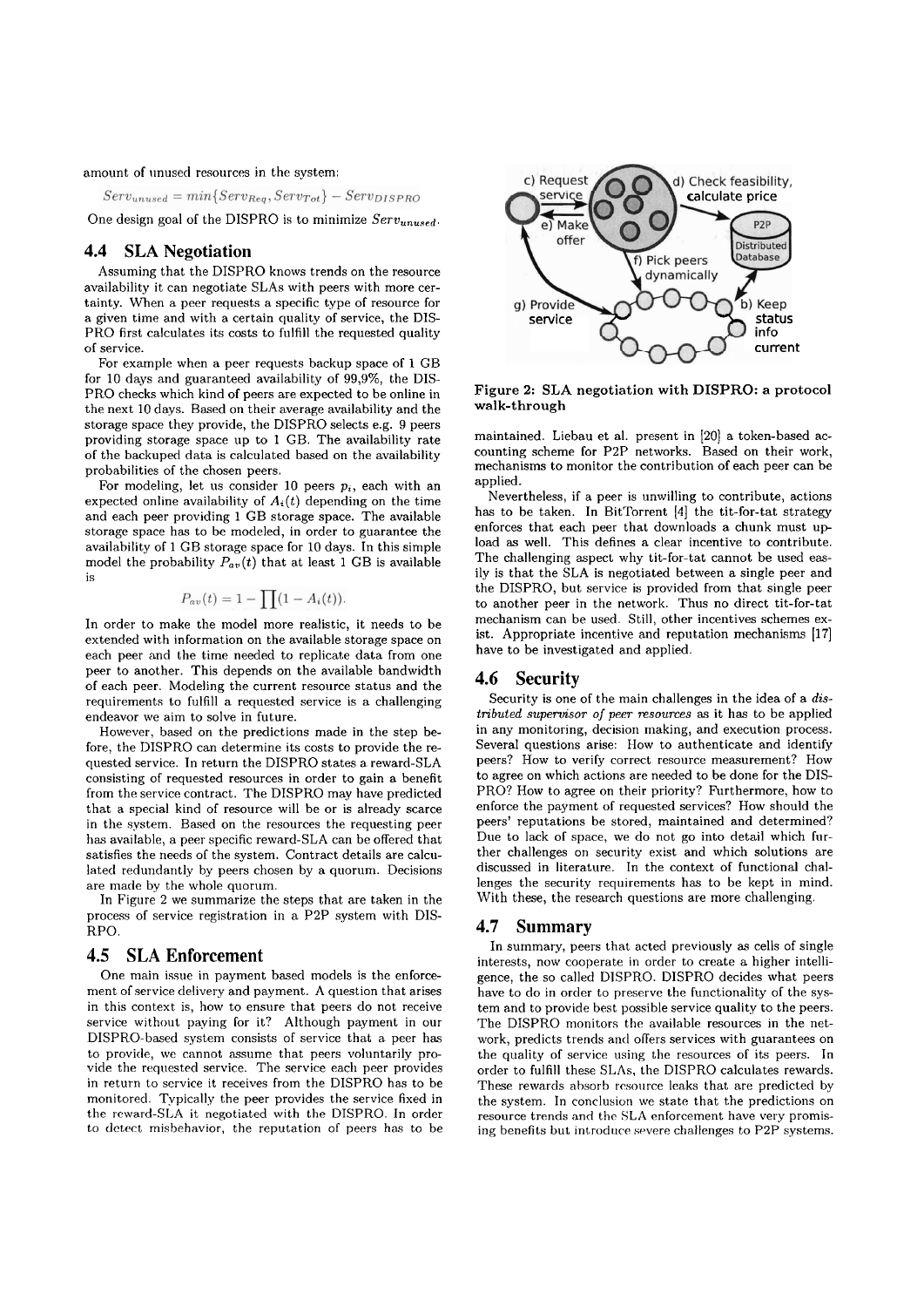# **5. RELATED WORK**

The idea of management of distributed resources is well known in literature. Common approaches discussed in current literature can be classified in two categories: advancements in Grid computing or in P2P systems.

In Grid systems globally distributed service providers, like companies or institutes, participate in a virtual organization. Each participant is bound by contracts to provide a specific kind of resource, e.g. storage space. Stockinger et al. present in [13] a snapshot on the current view on Grid research. The main difference of Grid systems to our P2P-based approach lies in the uncontrollable behavior of individual peers. Peers join and leave voluntarily, they also control all of their resources and with this do not provide any guarantees.

In Grid systems resource providers are well known and can be directly or indirectly controlled. Research on Grid computing aims at the development of Standards and tool kits which can be used to organize resource providers. Approaches to loose the strict requirements for the participating resource sites try to keep the Grid layer structure (331, the CORBA middleware [18] or Virtual Organizations [14] and use P2P based communication between the sites. The main challenges are to provide a virtualization of the underlying resources in order to have a commonly usable resource platform.

Several approaches for resource sharing for P2P systems are discussed in literature. Most P2P based approaches adopt the principles of publish/subscribe systems to P2P networks in order to manage available resources in the network, like in  $[15]$ ,  $[8]$  and  $[23]$ . These publish/subscribe systems only act as a broker between single peers.

However, the proposed solutions focus on the discovery of resources of single peers and not on the challenge, how to provide long-term guaranteed service in P2P networks in context of unreliable peers. For reliable service provisioning several peers are needed, so that failures and churn can be balanced. For this a higher abstraction level is needed, a cooperative of peers, deciding on the required actions to take and picking suitable peers. This is the focus of DISPRO in our solution.

# **6. CONCLUSION**

This paper discusses the challenges that arise designing a P2P system that is able to provide long-term service level agreements. We introduce the idea of a *distributed supervisor oj peer resources* (DISPRO) which acts **as** a service provider in the P2P system using the resources of the peers. The DISPRO is a cooperative of peers that monitors the resource status in the P2P network, predicts resource availability trends and enters into SLA negotiations with individual peers.

In the P2P network we consider a set of resources, like storage space, computational power or online time. Peers in the network can request specific amounts of these resources for a time span. The DISPRO negotiates with the requesting peer a guaranteed QoS based on the resource availability predictions and states **a** reward, wliich the requesting peer has to contribute in the future in return. This way it can be prevented that specific resources are missing in the future.

We discuss how the DISPRO can be designed to cope with P2P characteristic constraints, like churn or the unreliability of the nodes. These constraints define the difference to solutions discussed in literature for P2P and Grid systems.

In Grid computing, participating sites are bound by contracts to provide service. This lack of freedom leads to the case that resource availabilities are easy to predict and with this, service provision can be guaranteed. In contrast to this, we find in P2P systems voluntarily participating peers that have totally freedom on provision of their resources. With this freedom Comes the lack of guarantees in P2P systems.

DISPRO describes a balanced trade-off between freedom of the peers on the one hand and guaranteed service provisioning by the system on the other hand: a system that is based on voluntary participation of the peers, but which is also able to provide guaranteed QoS. By the cooperation of individual cells an organism of higher quality is created, that provides a service each cell benefits from.

For future work, the authors aim at solving systematically the Open challenges in order to create a DISPRO and with this enable P2P systems to provide long-term guarantees On service provisioning.

## **Acknowledgment**

The authors would like to thank Konstantin Pussep, Sebastian Kaune and Osama Abboud for proof reading and giving helpful comments. Further the authors would like to thank Abdulmotaleb EI Saddik for the fruitful discussions. The work in the paper was realized within the DFG Research Group 733 *QuaP2P* [6].

#### **7. REFERENCES**

- (11 K. Albrecht, R. Arnold, M. Gähwiler, and R. Wattenhofer. Aggregating Information in Peer-to-Peer Systems for Improved Join and Leave. In *Proc. of IEEE P2P* '04, pages 227-234. IEEE Computer Society, 2004.
- (21 N. Azzouna and F. Guillemin. Experimental analysis of the impact of peer-to-peer applications on traffic in comrnercial ip networks. *Eumpean tmnsactions on Telecommunications: Special issue on P2P nelworking*  and P2P services, ETT, 15/6:511 - 522, 2004.
- [3] R. Bhagwan, G. Varghese, and G. Voelker. CONE: Augmenting DHTs to Support Distributed Resource Discovery. Technical Report CS2003-0755, University of California, San Diego, 2003.
- 141 B. Cohen. Incentives Build Robustness in BitTorrent. In *Workshop on Economics of Peer-to-Peer Systems,*  2003.
- [5] F. Dabek, B. Zhao, P. Druschel, J. Kubiatowicz, and I. Stoica. Towards a Common API for Structured Peer-to-Peer Overlays. In *Proc. oj IPTPS '03,* 2003.
- [G] DFG Research Group 733. QuaP2P: Improvement of the Quality of Peer-to-Peer Systems. http://www.quap2p.de.
- [7] Freenet. Freenet homepage. **http://freenetproject.org/cgi-bin/twiki/**  view/Main/WebHome, 2001,.
- [8] P. Garbacki, D. H. J. Epema, and M. van Steen. An Algorithm for Broker Placement in Peer-to-Peer Overlay Networks. Technical Report PDS-2004-011, Delft University of Technology, October 2004.
- (91 GIMPS project. Great Intcrnet Mersenne Prime Search. 1996. http://www.mersenne.org.